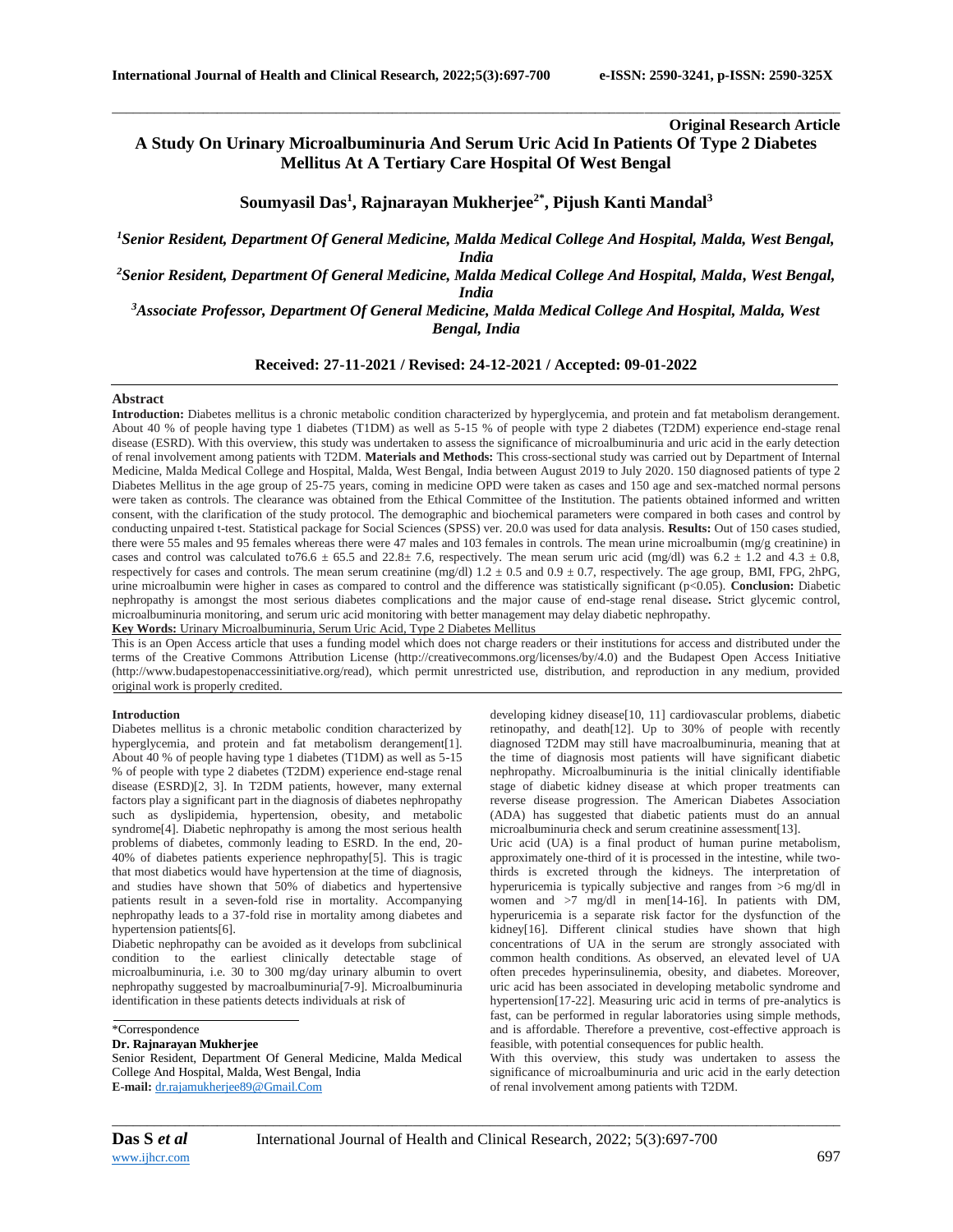### **Materials and Methods**

This cross-sectional study was carried out by Department of Internal Medicine, Malda Medical College and Hospital, Malda, West Bengal, India between August 2019 to July 2020. 150 diagnosed patients of type 2 Diabetes Mellitus in the age group of 25-75 years, coming in medicine OPD were taken as cases and 150 age and sex-matched normal persons were taken as controls. Patients with complications like retinopathy, h/o diabetic foot lesion, cardiovascular diseases, overt nephropathy, Type 1 Diabetes Mellitus, hypertension, pregnancy, urinary tract infections, acute febrile illness, patients on ACE inhibitors, on chronic NSAIDS, patients on treatment with uric acid lowering drugs or diuretics, patients having hepatic diseases or renal diseases, patients with gouty arthritis, menstruation or vaginal discharge, leukemia, myeloma, chemotherapy, radiotherapy, congestive cardiac failure or any other chronic illness were excluded from the study. The clearance was obtained from the Ethical Committee of the Institution. The patients obtained informed and written consent, with the clarification of the study protocol.

Following at least 8 hours of fasting, venous blood samples were obtained from all subjects and tested on auto-analyser for fasting plasma glucose (FPG), 2 hours prandial glucose (2hPG), serum uric acid and serum creatinine. The urine sample was collected with all precautions, as random spot urine sample and sent for urinary microalbumin and urinary creatinine.

Urinary albumin creatinine ratio (ACR) was calculated. It was measured as mg of albumin per gram of creatinine.

Microalbuminuria has been described as urinary ACR between 30- 300 mg/g of creatinine. ACR less than 30 mg/g creatinine was considered as normoalbuminuria (NA).

Hyperuricemia was defined as serum uric acid more than 7mg/dl in males and more than 5.7 mg/dl in females.

\_\_\_\_\_\_\_\_\_\_\_\_\_\_\_\_\_\_\_\_\_\_\_\_\_\_\_\_\_\_\_\_\_\_\_\_\_\_\_\_\_\_\_\_\_\_\_\_\_\_\_\_\_\_\_\_\_\_\_\_\_\_\_\_\_\_\_\_\_\_\_\_\_\_\_\_\_\_\_\_\_\_\_\_\_\_\_\_\_\_\_\_\_\_\_\_\_\_\_\_\_\_\_\_ Fasting plasma glucose (FPG), 2 hours postprandial glucose levels (2hPG), microalbuminuria (MAU), serum Uric acid (UA), and serum creatinine were compared between cases and control.The demographic and biochemical factors were described as Mean ± SD. Categorical variables has been given in real numbers. The demographic and biochemical parameters were compared in both cases and control by conducting unpaired t-test. Statistical package for Social Sciences (SPSS) ver. 20.0 was used for data analysis.

#### **Results**

Out of 150 cases studied, there were 55 males and 95 females whereas there were 47 males and 103 females in controls. The mean age (years) in cases and control was found to be  $52.2 \pm 8.2$  and  $54.3 \pm 1.5$ 9.7 respectively. The mean BMI  $(kg/m<sup>2</sup>)$  in cases and control was found to be  $27.4 \pm 6.5$  and  $24.3 \pm 4.6$  respectively. The mean fasting plasma glucose (mg/dl) in cases and control was found to be 189.7± 53.4 and 87.1  $\pm$  10.4, respectively. The mean postmeal plasma glucose (mg/dl) in cases and control was found to be  $282.4 \pm 89.5$  and 119.6  $\pm$  34.6, respectively. The mean urine microalbumin (mg/g) creatinine) in cases and control was calculated to  $76.6 \pm 65.5$  and 22.8 $\pm$  7.6, respectively. The mean serum uric acid (mg/dl) was 6.2  $\pm$ 1.2 and  $4.3 \pm 0.8$ , respectively for cases and controls. The mean serum creatinine (mg/dl)  $1.2 \pm 0.5$  and  $0.9 \pm 0.7$ , respectively. The age group, BMI, FPG, 2hPG, urine microalbumin were higher in cases as compared to control and the difference was statistically significant (p<0.05). There was higher serum uric acid observed in cases as compared to control and the difference was statistically significant ( $p<0.05$ ). There was high serum creatinine observed in cases as compared to control and the difference was statistically nonsignificant ( $p > 0.05$ ).



**Figure 2: Gender wise mean values of microalbuminuria and serum uric acid level among cases**

Correlation of microalbuminuria with uric acid was checked with pearson's correlation coefficient and it gave a positive 'r' value of 0.53 with a p value < 0,05. It implies that both are strongly correlated and one rises as the other value rises.

**Discussion** Diabetic nephropathy is a significant health concern in diabetes patients. The normal course of diabetic nephropathy was generally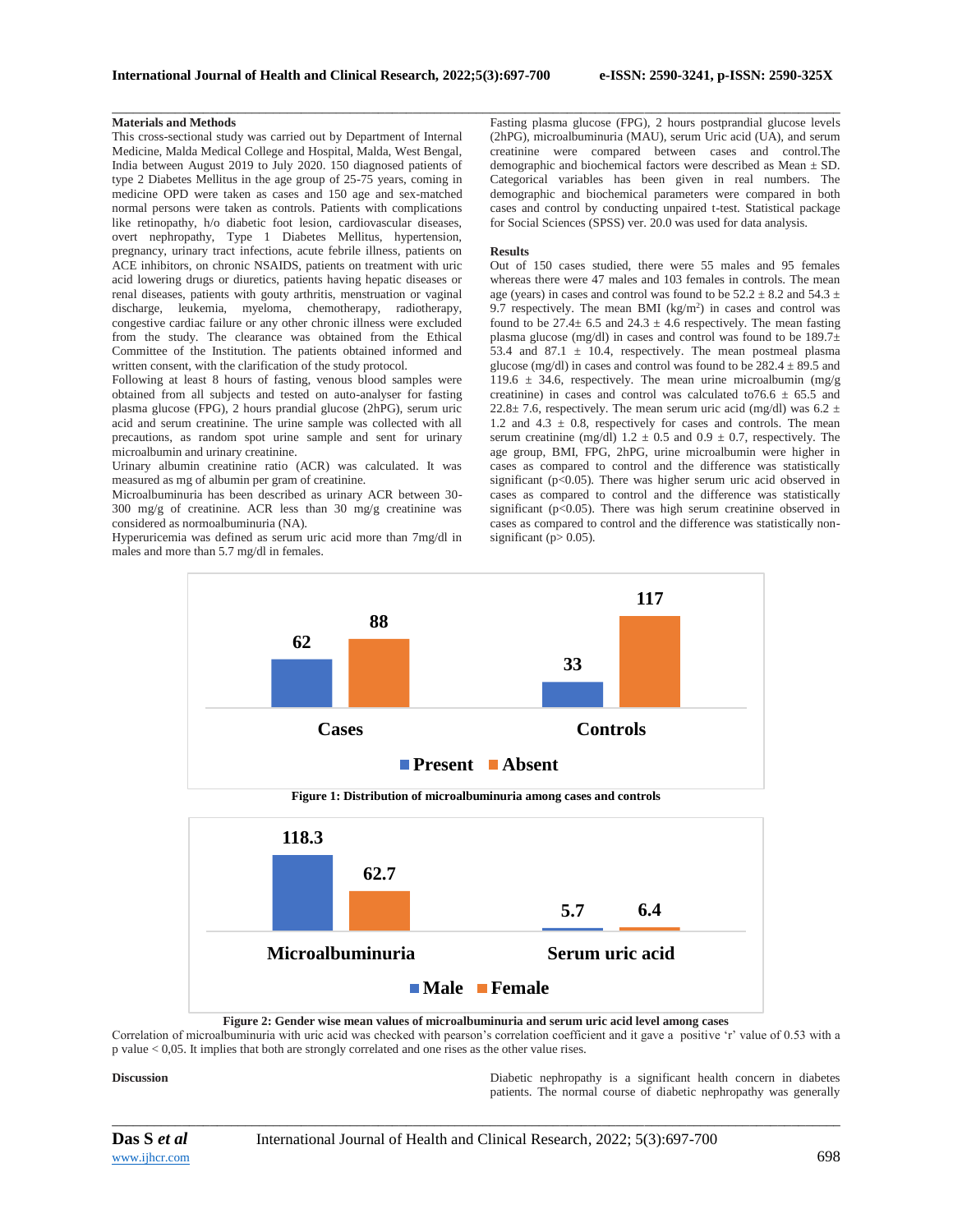seen as a downward trajectory from normoalbuminuria to end-stage renal disease (ESRD) via an intermediate stage indicated by microalbuminuria and evident proteinuria[28]. Approximately 30 percent of chronic renal failures in India are due to diabetic nephropathy[29]. The earliestclinical symptom of nephropathy is the existence in the urine of small but increased concentrations of albumin, called microalbuminuria (30-300 mg / day)[30].

Presenting the concept of microalbuminuria, i.e., elevated but clinically undetectable excretion of urinary albumin has revealed fresh and exciting information with important clinical implications for diabetic patients[31]. The American Diabetes Association (ADA) has indicated that an annual serum creatinine and microalbuminuria analysis is needed for people with diabetes[13]. Primary control of diabetic nephropathy is achievable as it is possible to recognize and treat the conditions that cause the transition from normal urinary excretion to microalbuminuria and from microalbuminuria to diabetic nephropathy[32].The age group, BMI, FPG, 2hPG, urine microalbumin and serum uric acid were higher in cases as compared to control and the difference was statistically significant  $(p<0.05)$ . There was high serum creatinine observed in cases as compared to control but the difference was statistically non-significant  $(p>0.05)$ . Our study agrees with the studies conducted by Khatib N et al[33], Ganesh G et al[34], Rohitash K etal[35]. They found the higher levels of fasting and post-prandial blood sugar in diabetes mellitus patients compared to control. Similarly, Prasad et al[31] observed observed higher levels of microalbuminuria in type 2 diabetes patients as compared with controls. In another study done by Naveen et al[32]. similar results were observed. Higher uric acids levels among cases have been reported by many others[33-37].

Here, we have noted the prevalence of microalbuminuria among cases and controls to be 41.3% and 22% respectively. Numerous variations in the prevalence of microalbuminuria have been identified in various epidemiological and cross-sectional researches. Onyechi Modebe et al[38]. reported prevalence of microalbuminuria to be 25% in diabetics. H-H Parving et al[39], and Iranparvar Alamdari M et al[40]. both found the prevalence of microalbuminuriain diabetics to be 39%. In studies done by Janet Joy Kachuchuru Lutale et al[41], Unnikrishnan R et al[42], Thakkar B et al[43], and Dayanidhi S et al[44]. prevalence of microalbuminuria in diabetics was found to be 10.7%, 26.9%, 54.09%, and 51%, respectively. The wide variations found in the prevalence of nephropathy in various studies may be due to differences in the nature of the research and the methodologies adopted for the disease description.

Our study showed a statistically significant linear relationship of microalbuminuria with serum uric acid. An increased concentration of uric acid in serum is a dangerous factor for the kidneys[15], as it is observed that hyperuricemia-induced endothelial dysfunction, glomerular hypertension, and renal hypertrophy reduce renal perfusion by inducing proliferation of afferent arteriolarvascular smooth muscle cell[45]. As the development of albuminuria is the first indication of kidney damage and diabetic nephropathy in patients with diabetes, it confirmed the association of ACR and hyperuricemia thereby confirming that hyperuricemia plays a role in diabetic nephropathy. Similar result was found in the study done by Shokoofeh Bonakdaran et al[46]. who reported that hyperuricemia was associated with a greater chance of albuminuria in patients with type 2 diabetes mellitus.

#### **Conclusion**

Diabetic nephropathy is amongst the most serious diabetes complications and the major cause of end-stage renal disease**.** For patients with type 2 diabetes, microalbuminuria is the most significant early symptom that heralds the initiation of chronic vasculopathy and is associated with damage to the target organ. The effect of high levels of uric acid on kidney functions can lead to increased glucose intolerance, hypertension, and diabetes development. Early identification of the risk of diabetic nephropathy will help to decrease morbidity and mortality and its related complications. Strict glycemic control, microalbuminuria monitoring, and serum uric acid monitoring with better management may delay diabetic nephropathy.

#### **References**

\_\_\_\_\_\_\_\_\_\_\_\_\_\_\_\_\_\_\_\_\_\_\_\_\_\_\_\_\_\_\_\_\_\_\_\_\_\_\_\_\_\_\_\_\_\_\_\_\_\_\_\_\_\_\_\_\_\_\_\_\_\_\_\_\_\_\_\_\_\_\_\_\_\_\_\_\_\_\_\_\_\_\_\_\_\_\_\_\_\_\_\_\_\_\_\_\_\_\_\_\_\_\_\_

- 1. Aaron & Vinik. Diabetes and macrovascular disease. Journal of diabetes and its complications 2001; 16:235-245.
- 2. Gaede P, Vedel P, Larsen N, Jensen GV, Parving HH, Pedersen O. Multifactorial intervention and cardiovascular disease in patients with type 2 diabetes. N Engl J Med 2003; 348:383–93.
- 3. DeFronzo R. Diabetic nephropathy: etiologic and therapeutic considerations. Diabetes Rev 1995; 3:510-64.
- 4. Remuzzi G, Schieppati A, Ruggenenti P. Nephropathy in patients with type 2 diabetes.N Engl J Med 2002;346: 1145–51.
- 5. Makino H, et al. Phenotypic modulation of the mesangium reflected by contractile proteins in diabetes. Diabetes 1996; 45:488-95.
- 6. MacLeod M, McLay J. Drug treatment of hypertension complicating diabetes mellitus. Drugs 1998; 56:189-202.
- 7. Mathiesen ER, Ronn B, Storm B, et al. The natural course of microalbuminuria in insulin-dependent diabetes: a 10- year prospective study. Diabet Med 1995; 12: 482-487.
- 8. Warram JH, Gearin G, Laffel L et al. Effect of duration of type 1 diabetes on the prevalence of stages of diabetic nephropathy defined by urinary albumin/creatinine ratio. J Am Soc Nephrol 1996; 7:930-937.
- Lemley KV, Abdulla I, Myers BD et al. Evolution of incipient nephropathy in type 2 diabetes mellitus. Kidney Int 2000; 58:1228-1237.
- 10. Marre M, Bouhanick B, Berrut G. Microalbuminuria. Curr Opin Nephro Hypertens 1994; 3:558-563.
- 11. Gall MA, Hougaard P et al. Risk factors for development of incipient and overt diabetic nephropathy in patients with noninsulin dependent diabetes mellitus: prospective, observational study. BMJ 1994; 314:783-788.
- 12. Phadnis P, Kamble M A, Daigavane S, Tidke P, Gautam S. Prevalence and Risk Factors – Hemoglobin A1c, Serum Magnesium, Lipids, and Microalbuminuria for Diabetic Retinopathy: A Rural Hospital-Based Study. Journal of Datta Meghe Institute of Medical Sciences University. 2017; 12(2):121– 32.
- 13. Standards of Medicinal care in diabetes 2012. Diabetes care.2012 January; 35 (suppl):S11-S83.
- 14. Cirillo P, Sato W, Reungjui S, et al. Uric acid, the metabolic syndrome, and renal disease. J Am Soc Nephrol. 2006; 17:S165-8.
- 15. Tseng CH. Correlation of uric acid and urinary albumin excretion rate in patients with type 2 diabetes mellitus in Taiwan. Kidney Int. 2005; 68:796-801.
- 16. Johnson RJ, Kang DH, Feig D, et al. Is there a pathogenetic role for uric acid in hypertension and cardiovascular and renal disease? Hypertension 2003; 41:1183-90.
- 17. Modan M, Halkin H, Karasik A, Lusky A. Elevated serum uric acid--a facet of hyperinsulinaemia. Diabetologia 1987; 30: 713- 8.
- 18. Masuo K, Kawaguchi H, Mikami H, Ogihara T, Tuck ML. Serum uric acid and plasma norepinephrine concentrations predict subsequent weight gain and blood pressure elevation. Hypertension 2003; 42(4):474 -480.
- 19. Boyko EJ, de Courten M., Zimmet PZ, Chitson P., Tuomilehto J., Alberti KG. Features of the metabolic syndrome predict higher risk of diabetes and impaired glucose tolerance: a prospective study in Mauritius. Diabetes Care 2000; 23(9):1242-1248.
- 20. Johnson RJ, Sautin YY, Oliver WJ, Roncal C., Mu W., SanchezLozada GL., et al. Lessons from comparative physiology: could uric acid represent a physiologic alarm signal gone awry in western society? J. Comp. Physiol. B 2009;  $179(1):67-76.$
- 21. Oda E, Kawai R, Sukumaran V, Watanabe K. Uric acid is positively associated with metabolic syndrome but negatively